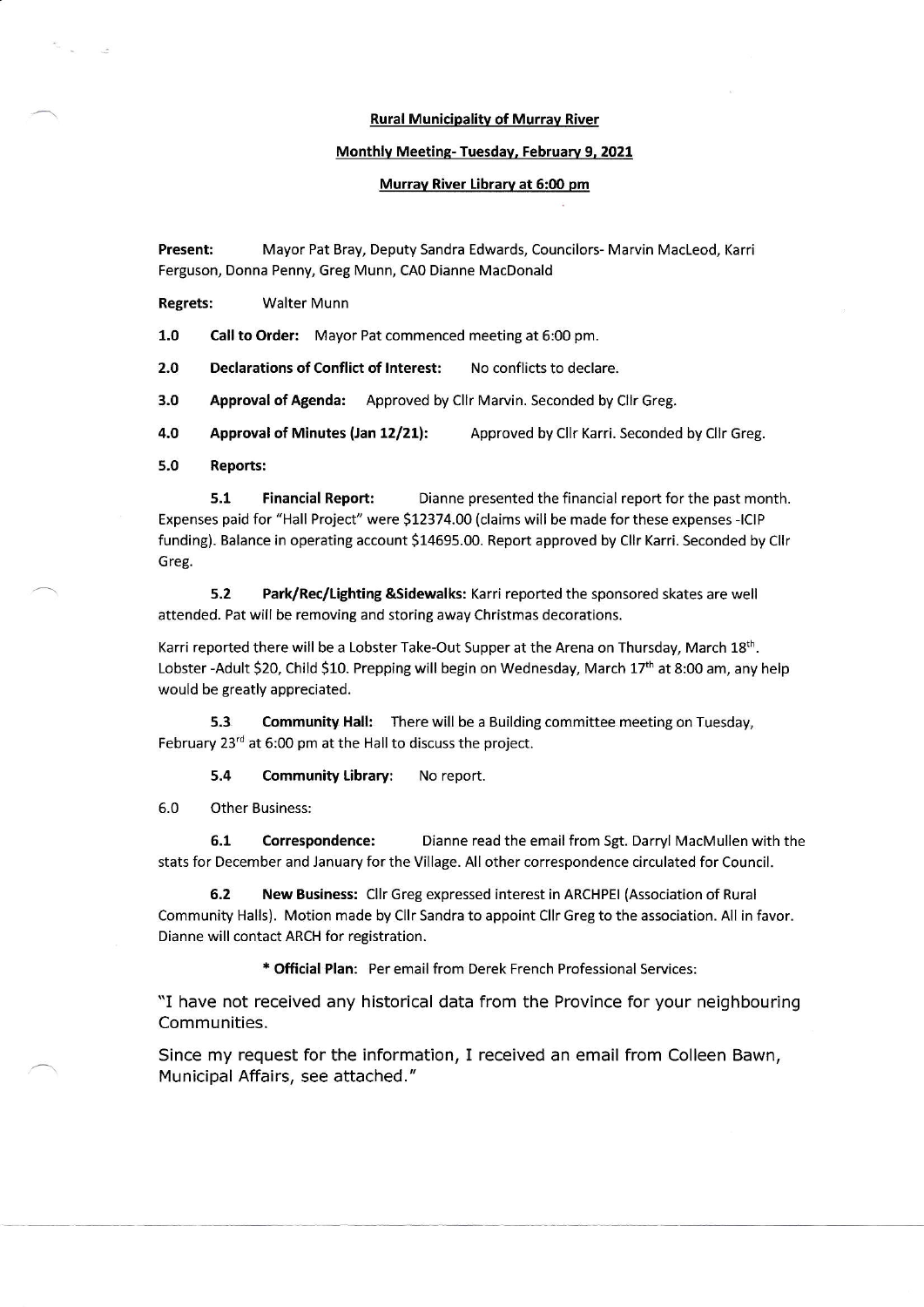# To paraphrase Colleen's email:

"l would also draw your attention to the 1 year extension (Until Dec 2023) to start municipal planning across the province that was recently granted by Minister Fox.

Also, the Land Matters initiative, recently launched by the Province, includes a review of the Planning Act and of the Lands Protection Act.

'Land Matters' may result in changes to requirements for the process and/ or content of municipal plans and bylaws, and I wanted to make sure that you and your

municipal client are aware of these recent changes, before commencing significant work with the Murray River project."

'I am afraid if we prepare documents and hold any public meetings they will be subject to the Province's changes.

We will have to revise the documents and go back to the public.

Colleen Bawn will be the person reviewing our documents on behalf of the Province.

She will not approve the documents if she knows that changes to the Planning Act and the Lands Protection Act will affect them.

I suggest we put any work on hold until we receive an update from the Province.

I am not sure how this is going to affect your funding schedule.

I would Iike to hear how Council feels about this?

Please let me know how you want to proceed."

Motion by Cllr Greg to delay the official plan until more direction is received from the Province of PEL Seconded by Cllr Marvin. All in favor. Motion carried.

## 6.3 EMO Plan & Bylaw:

The Municipal Emergency Management Program Bylaw #2021-10, was read a first time. Moved by Cllr Karri. Seconded by Cllr Greg.

Council reviewed in detail the Emergency Management Plan. Final details to be discussed at March meeting before plan is sent for approval to PEI EMO.